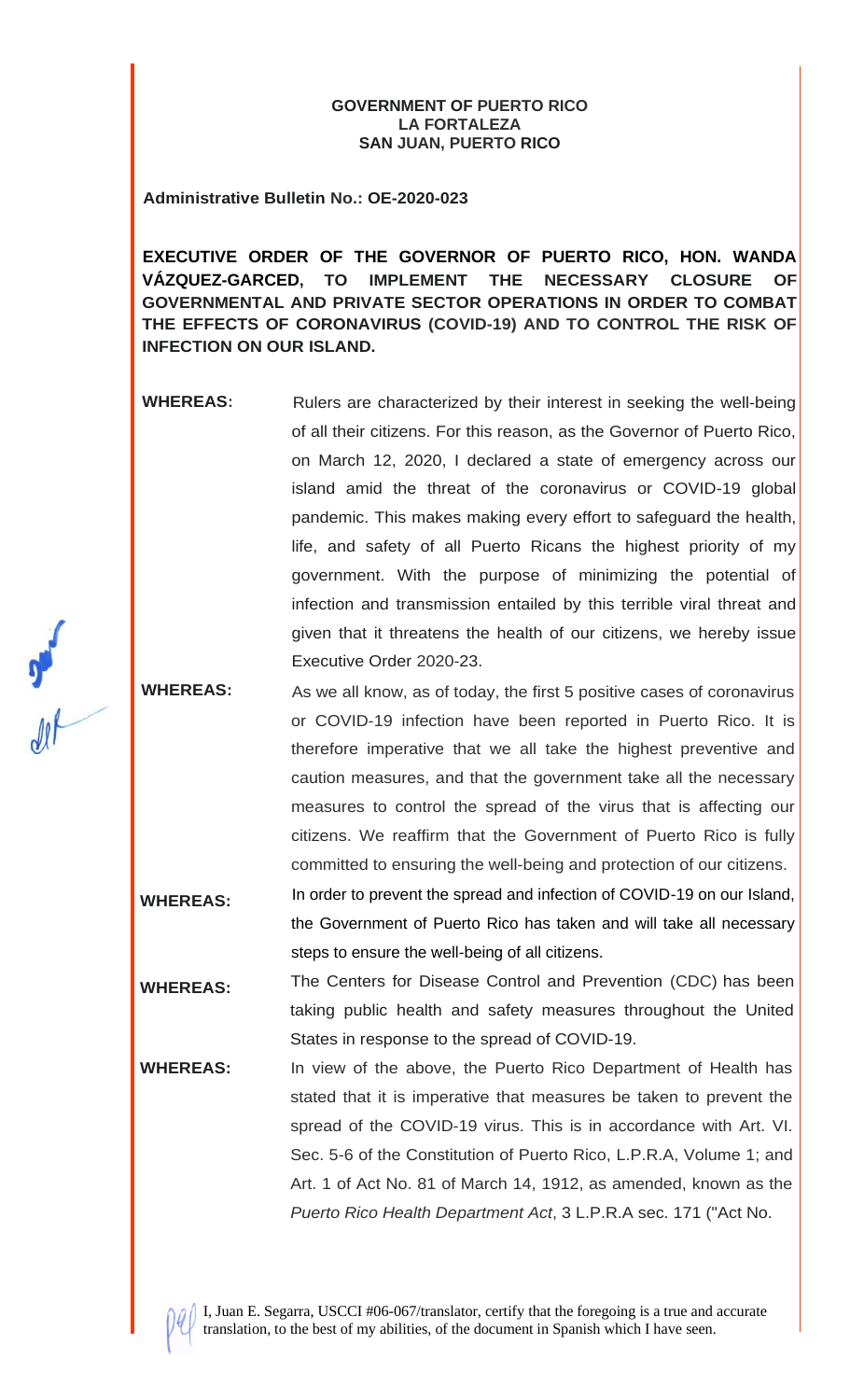81"). These measures have been taken and have been notified to our citizens from March 12, 2020. To date, despite all warnings and recommendations to stay at home, the importance and seriousness of the threat has not been entirely assimilated, with some people staying outside their homes until late at night and gathering in groups in public places, thus endangering their health and the health of others and putting themselves at risk of becoming infected and spreading this terrible and lethal virus. This situation has required me to take stronger measures for the benefit and protection of our people.

**WHEREAS:**

Article 6.10 of Act 20-2017, as amended, known as *the Puerto Rico Public Safety Department Act,* empowers the Governor to declare a state of emergency on our Island, and "[…] to amend and repeal any regulation, as well as to issue, amend, and rescind any order as it may deem appropriate in order to rule during the state of emergency or disaster."

 **THEREFORE:** I, **WANDA VÁZQUEZ-GARCED,** Governor of Puerto Rico, by virtue of the authority vested in me by the Constitution and the Laws of Puerto Rico, hereby DECLARE and ORDER the following:

**Section 1:** In accordance with the state of emergency declared under Administrative Bulletin No. OE-2020-020 of March 12, 2020, it is hereby acknowledged that we are facing major threat circumstances that are putting the health of our citizens at risk. In view of the disregard and lack of prudence shown by some citizens who have failed to understand the seriousness of the declared emergency, it has become necessary to take stringent measures that will promote full compliance and respect for the isolation and quarantine orders that have been issued.

**Section 2:** Under the powers conferred by Sections 5 and 6 of Art. VI of the Constitution of Puerto Rico, by Art. 1 of Act No. 81, and by Act No. 20-2017, a curfew is hereby ORDERED for all citizens, starting today at 9 p.m., during which everyone will be required to remain in their homes, as specified below.

> It is hereby ordered that any person who has reasonable suspicion that he or she may have been exposed to the COVID-19, whether or not they are showing signs or symptoms of infection, and in order to prevent or limit the transmission and spread of the virus, shall remain in quarantine for fourteen (14) days as of the issuance of this Order. This implies that the person must strictly remain at home and limit his



I, Juan E. Segarra, USCCI #06-067/translator, certify that the foregoing is a true and accurate translation, to the best of my abilities, of the document in Spanish which I have seen.

2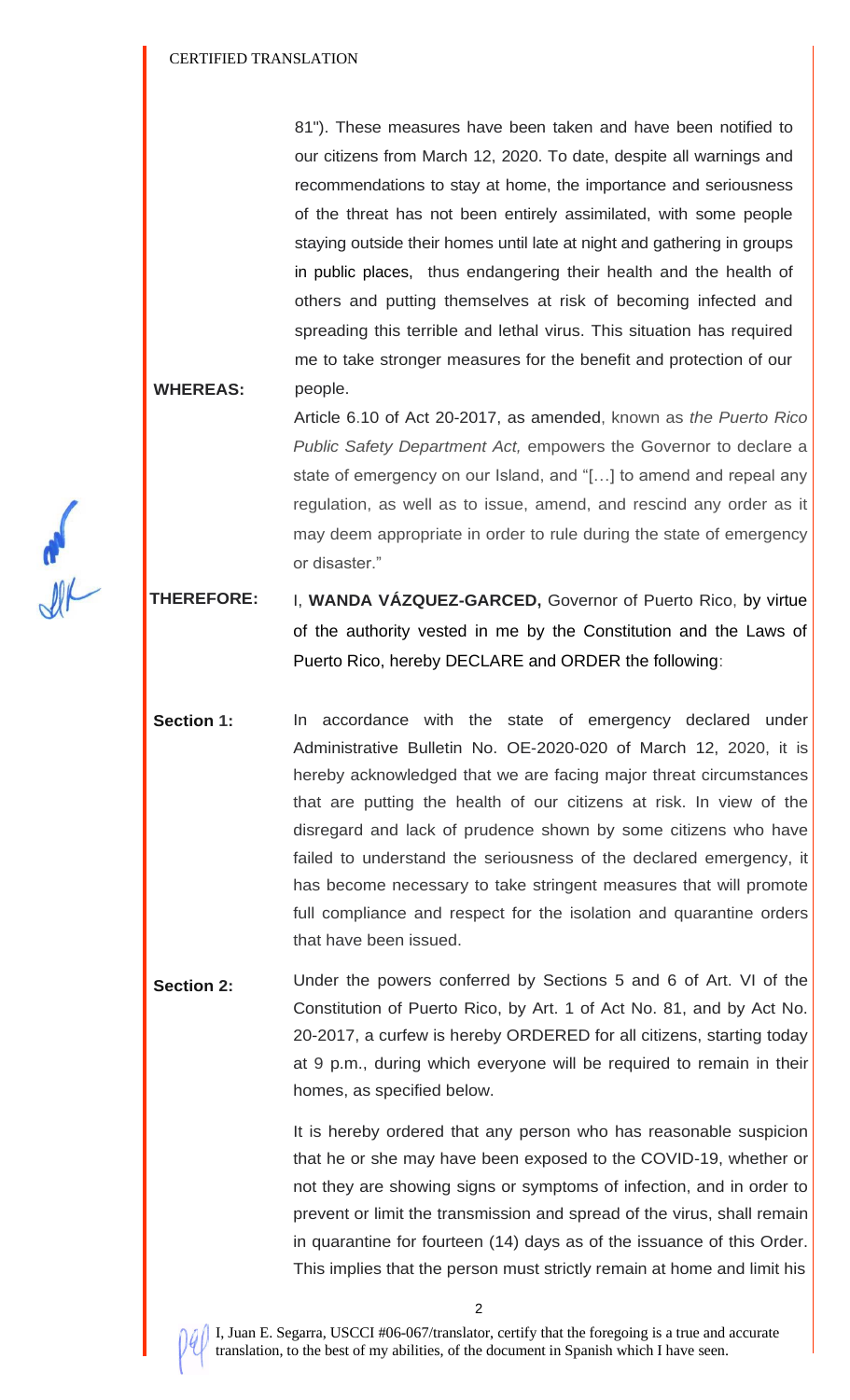or her activities outside their home to receiving medical treatment or care, in order to prevent the risk of infection within the community.

- **Section 3:** It is further ORDERED that social distancing be enforced by any person who has been infected or who has a reasonable suspicion that he or she may have been infected with the COVID-19 virus for fourteen (14) days from the date of this order, as well confining or restricting their activities to their home, according to medical instructions, in order to ensure their health and to prevent them from posing a risk to public health and preventing transmission to non-infected persons.
- **Section 4:** By virtue of the powers granted by the Constitution and the Laws of Puerto Rico, the closure of all governmental operations is hereby ORDERED, except for those related to essential services. This includes the closure of all businesses in Puerto Rico starting today, March 15, 2020, at 6:00 p.m. until March 30, 2020, unless otherwise provided, except for food retail or wholesale businesses providing services through drive-thru, carry-out, or delivery only, including prepared foods, medications or medical equipment, pharmacies, supermarkets, gas stations, banking or financial institutions, nursing homes, or other businesses related to the food, medical products, or fuel supply chains.
- **Section 5:** This order for total closure shall apply to shopping centers, movie theaters, dance clubs, concert halls, theaters, game or gambling rooms, casinos amusement parks, gyms, bars, or any similar place or event that may promote the gathering of a group of citizens in the same place.

 **Section 6:** This curfew will allow citizens to travel or walk along public roads from 5:00 a.m. to 9:00 p.m. only on the following circumstances:

> (a) Purchasing food, pharmaceutical, and basic necessity products; (b) keeping medical appointments or visiting a hospital, laboratory, or healthcare facility; (c) going or coming from a workplace whose closure has not been ordered hereunder, public and private employees who perform essential work; (d) returning to your usual place of residence from an allowed activity; (e) to provide assistance, care, transportation of senior citizens, children, dependents, people with disabilities or people who require any type of medical or professional attention. The above, provided that all necessary precautions are taken to prevent infection; (f) visiting financial institutions.



I, Juan E. Segarra, USCCI #06-067/translator, certify that the foregoing is a true and accurate translation, to the best of my abilities, of the document in Spanish which I have seen.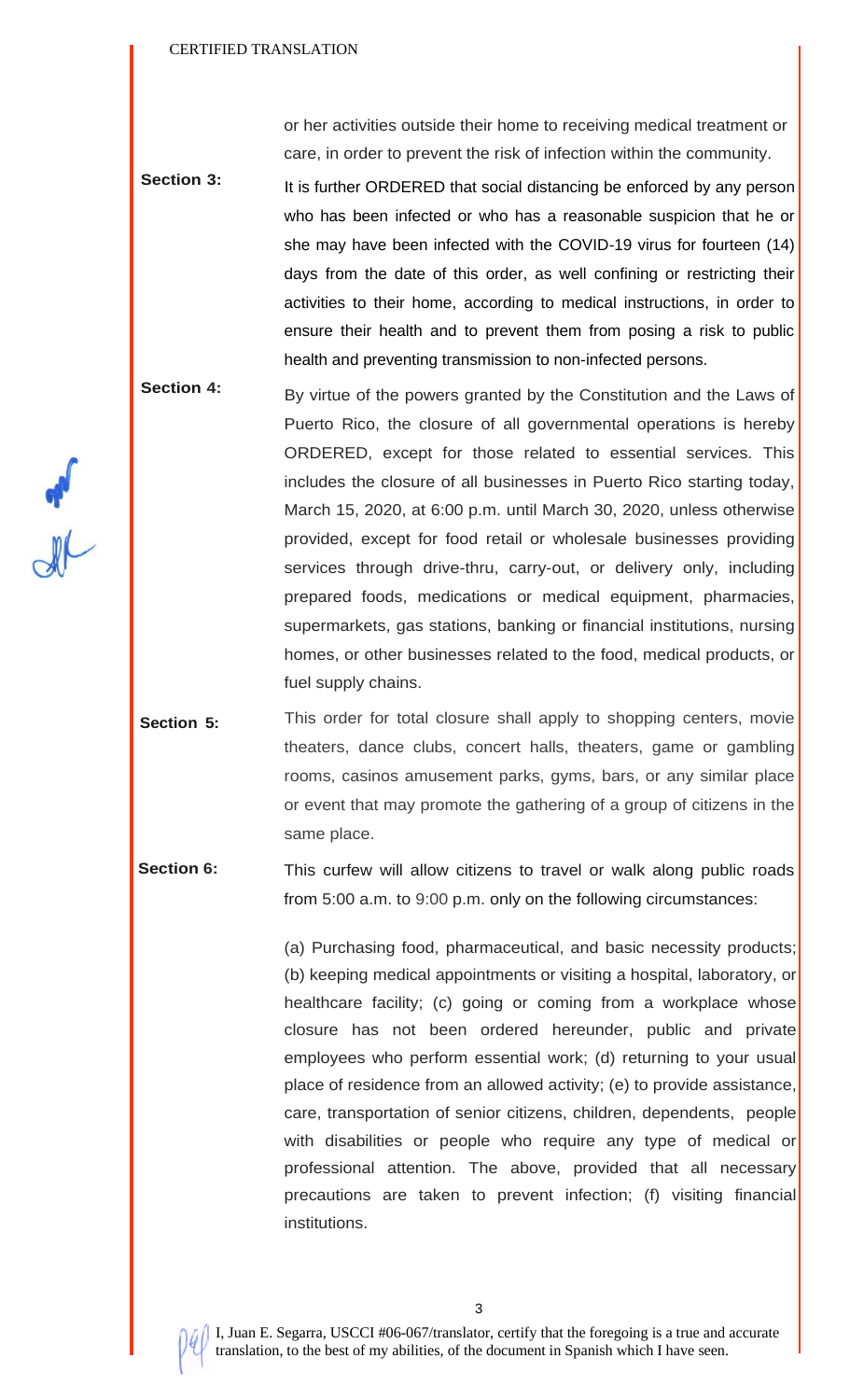**Section 7:** During the curfew, citizens may only travel on public roads in an emergency situation.

> The curfew shall continue until March 30, 2020. Individuals authorized under this Order due to work and/or emergency reasons shall be excluded from this curfew.

> The provisions of this Section shall not apply to individuals duly identified as public or private security agency employees at the state and federal level, health professionals; hospital, personnel working in hospitals, pharmacies, pharmaceutical companies, bioscience facilities or health centers; personnel working in the wholesale food and product manufacturing and supply chain, from their origin to consumer retail outlets; personnel working with utilities or critical infrastructure; call centers; ports and airports personnel; members of the press; or citizens who are addressing emergency or health situations. These individuals shall be authorized to travel on public roads to and from work when necessary.

> It is hereby ordered that the Puerto Rico Police Department and the Public Safety Department take all necessary measures to enforce the provisions of this Executive Order.

- **Section 8:** Failure to comply with the provisions contained in this Emergency Executive Order by any person and/or business shall result in the implementation of criminal penalties and fines as provided by all applicable laws, as well as by Act No. 20-2017, as amended, which establishes a term of imprisonment not to exceed six (6) months or a fine not exceeding five thousand dollars (\$5,000), or both penalties, at the discretion of the court, for any person who fails to comply with the evacuation orders issued by the Public Safety Department or its Bureaus.
- **Section 9:** DEROGATION. This Executive Order supersedes any other executive order that may be inconsistent with the provisions herein, to the extent of such inconsistency.
- **Section 10:** VALIDITY. This Executive Order shall enter into force immediately and shall remain in force until March 30, 2020, and/or until further notice.
- **Section 11:** NON-CREATION OF ENFORCEABLE RIGHTS. This Executive Order is not intended to create any rights, substantive or procedural, enforceable at law or equity, by any person or entity, in any matter, civil, criminal, or administrative, against the Government of Puerto Rico or its agencies, officials, employees, or any other



I, Juan E. Segarra, USCCI #06-067/translator, certify that the foregoing is a true and accurate translation, to the best of my abilities, of the document in Spanish which I have seen.